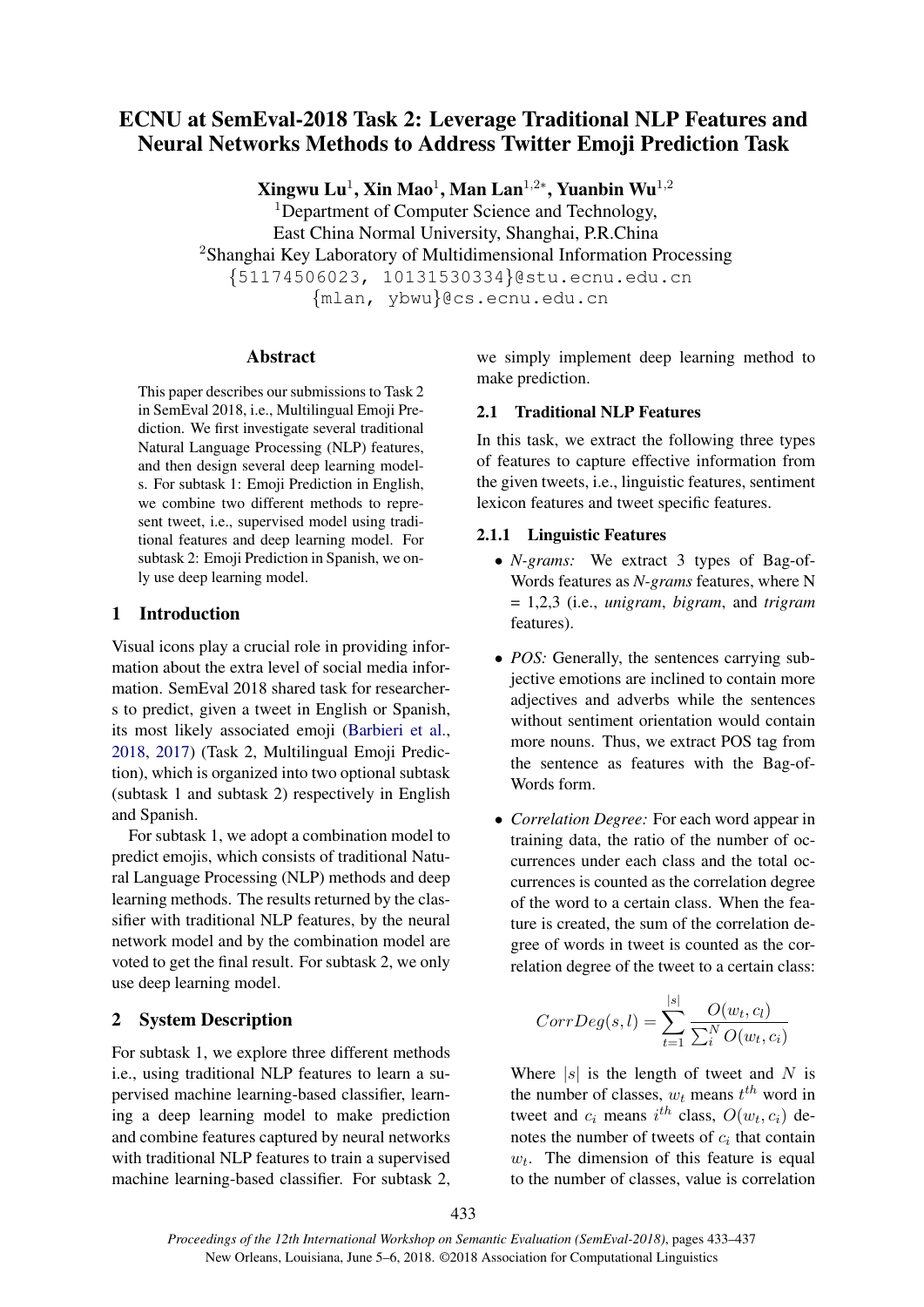degree of the tweet to each class, i.e., *CorrDeg(s,l)*.

## 2.1.2 Sentiment Lexicon Features (SentiLexi)

We also extract sentiment lexicon features (SentiLexi) to capture the sentiment information of the given sentence. Given a tweet, we first convert all words into lowercase. Then on each sentiment lexicon, we calculate the following six scores for one message: (1) the ratio of positive words to all words, (2) the ratio of negative words to all words, (3) the maximum sentiment score, (4) the minimum sentiment score, (5) the sum of sentiment scores, (6) the sentiment score of the last word in tweet. If the word does not exist in one sentiment lexicon, its corresponding score is set to 0. The following 8 sentiment lexicons are adopted in our systems: *Bing Liu lexicon*<sup>1</sup> , *General Inquirer lexicon*<sup>2</sup> , *IMDB*<sup>3</sup> , *MPQA*<sup>4</sup> , *NRC Emotion Sentiment Lexicon*<sup>5</sup> , *AFINN*<sup>6</sup> , *NRC Hashtag Sentiment Lexicon*<sup>7</sup> , and *NRC Sentiment140 Lexicon*<sup>8</sup> .

#### 2.1.3 Tweet Specific Features

- *Punctuation:* Considering that users often use exclamation marks and question marks to express strongly surprised and questioned feelings, we extract 7-dimensions punctuation features by recording rules of punctuation marks in the tweets.
- *All-caps:* One binary feature is to check whether this tweet has words in uppercase.
- *Bag-of-Hashtags:* We construct a vocabulary of hashtags appearing in the training data and then adopt the bag-of-hashtags method for each tweet.

## 2.2 Deep Learning Modules

In addition to manually constructing features, we build deep neural models to capture the semantics of the text. Figure 1 shows the network structure of our model. The input of the network is a tweet, which is a sequence of words. The output of the network contains class elements.



Figure 1: Deep learning model architecture.

## 2.2.1 Word-Level Representations

We use pre-trained word embedding concatenated with char embedding, POS embedding and N-ER embedding obtaining a final representation for each word type, which are learned together with the updates to the model.

- *Word Embedding:* Word embedding is a continuous-valued vector representation for each word, which can capture meaningful syntactic and semantic regularities. In this task, we use the 300-dimensional word vectors pre-trained on Twitter provided by SemEval task organizers, available in *SWM*<sup>9</sup>
- *Char Embedding:* We randomly initialize the representation of the character and compute character-based continuous-space vector embeddings of the words in tweets by bidirectional LSTM. The dimension of char embedding is 50.
- *POS Embedding:* We randomly initialize the representation of the POS tag in tweet with a vector size of 50.
- *NER Embedding:* We also randomly initialize the representation of the NER tag in tweet with a vector size of 50.

#### 2.2.2 Sentence-Level Representations

• *Bi-Directional LSTM:* We apply a recurrent structure to capture contextual information as far as possible when learning word representations, to model the tweet with both of the

<sup>1</sup> http://www.cs.uic.edu/liub/FBS/sentiment-analysis.html

<sup>2</sup> http://www.wjh.harvard.edu/inquirer/homecat.htm 3 http://www.aclweb.org/anthology/S13-2067

<sup>4</sup> http://mpqa.cs.pitt.edu/

<sup>5</sup> http://www.saifmohammad.com/WebPages/lexicons.html 6 http://www2.imm.dtu.dk/pubdb/views/publication details.php?id=6010

<sup>7</sup> http://www.umiacs.umd.edu/saif/WebDocs/NRC-Hashtag-Sentiment-Lexicon-v0.1.zip

<sup>8</sup> http://help.sentiment140.com/for-students/

<sup>9</sup> https://github.com/fvancesco/acmmm2016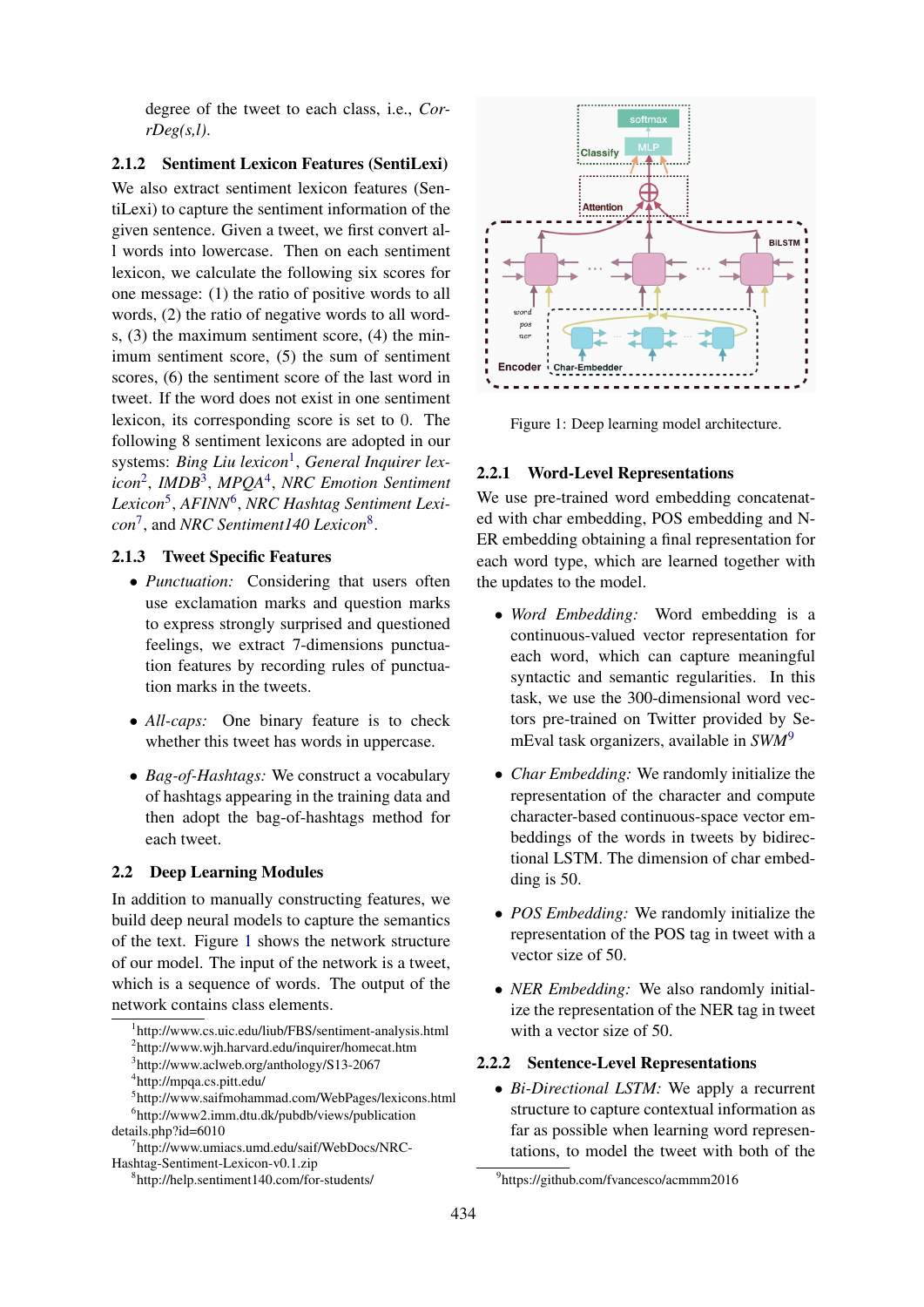preceeding and following contexts, we apply a Bi-directional Long Short-term Memory Networks (BiLSTM, Graves et al. (2005)) architecture as shown in Figure 1.

• *Attention Mechanism:* Considering not all words contribute equally to the representation of the sentence meaning, we introduce attention mechanism (Bahdanau et al., 2014) to extract such words that are important to the meaning of the sentence and aggregate the representation of those informative words to form a sentence vector.

We first use BiLSTM and Attention Mechanism to obtain sentence-level representations and then concatenate it with several effective NLP features. At last, we use a Multi-layer Perceptron (MLP) and output the probability of emoji label based on a softmax function. The BiLSTM has a hidden size of 512. The MLP have 1 hidden layer of size 200 and *relu* non-linearity.

To learn model parameters, we minimize the KL-divergence between the outputs and gold labels. We adopt Adam (Kingma and Ba, 2014) as optimization method and set learning rate of 0.01.

### 3 Experimental Settings

#### 3.1 Datasets

For training sets, the organizers provide only the list of tweet ID and a script for all participants to collect tweets. However, since not all tweets are available when downloading, participants may collect slightly different numbers of tweets for training sets. In addition, we find that the crawled training sets and the trial sets provided by the organizers have 37.26% overlap in English and 71.16% in Spanish. So we remove the duplicate data and combine train and trial sets to perform a 3-fold cross-validation. Table 1 shows the statistics of the tweets we collect in our experiments. In subtask 1, the number of class 0 is the largest, accounting for 22.28%, followed by class 1 and class 2, respectively, 10.37% and 10.20%, and the other 17 classes distribute between 2.46% and 5.51%. Subtask 2 has a similar data distribution.

### 3.2 Data Preprocessing

Firstly, we convert unicode encoding into corresponding characters, punctuation, emoticons. Then we use slangs $10$  to transform the informal

| Dataset        | Subtask 1       | Subtask 2      |
|----------------|-----------------|----------------|
| label          |                 |                |
| 0              | 116693 (22.28%) | 20495 (20.41%) |
| 1              | 54313 (10.37%)  | 13688 (13.63%) |
| 2              | 53432 (10.20%)  | 9342 (9.30%)   |
| 3              | 28855 (5.51%)   | 6859 (6.83%)   |
| $\overline{4}$ | 25778 (4.92%)   | 6535 (6.51%)   |
| 5              | 24475 (4.67%)   | 4765 (4.43%)   |
| 6              | 22301 (4.26%)   | 4444 (4.42%)   |
| 7              | 19236 (3.67%)   | 3868 (3.85%)   |
| 8              | 17908 (3.42%)   | 3687 (3.67%)   |
| 9              | 16996 (3.25%)   | 3544 (3.53%)   |
| 10             | 16755 (3.20%)   | 3399 (3.16%)   |
| 11             | 16052 (3.07%)   | 2943 (2.93%)   |
| 12             | 15167 (2.90%)   | 2826 (2.81%)   |
| 13             | 13650 (2.61%)   | 2727 (2.72%)   |
| 14             | 14136 (2.70%)   | 2629 (2.62%)   |
| 15             | 13963 (2.67%)   | 2564 (2.55%)   |
| 16             | 13702 (2.62%)   | 2618 (2.61%)   |
| 17             | 13474 (2.57%)   | 2551 (2.54%)   |
| 18             | 13867 (2.65%)   | 2552 (2.54%)   |
| 19             | 12900 (2.46%)   |                |
| total          | 523653          | 100440         |

Table 1: The statistics of data sets in combination of training sets and trial sets which we used to perform a 3-fold cross-validation. The numbers in brackets are the percentages of different classes in each data set.

writing to regular forms, e.g., "*LOL*" replaced by "*laugh out loud*". And we recover the elongated words to their original forms, e.g., "*soooooo*" to "*so*". Finally, we implement tokenization, POS tagging, named entity recognizing(NER) with the aid of Stanford CoreNLP tools (Manning et al., 2014).

#### 3.3 Learning Algorithm

Considering the large dimension of the features designed by traditional NLP methods, we use learning algorithms of Logistic Regression(LR) to build classification models, which is supplied in *Liblinear*<sup>11</sup> .

## 3.4 Evaluation Metrics

The official evaluation measure is Macro F-score, which would inherently mean a better sensitivity to the use of emojis in general, rather than for instance overfitting a model to do well in the three or four most common emojis of the test data. Macro F-score can be defined as simply the average of the individual label-wise F-scores.

<sup>10</sup>https://github.com/haierlord/resource/blob/master/slangs

<sup>11</sup>https://www.csie.ntu.edu.tw/ cjlin/liblinear/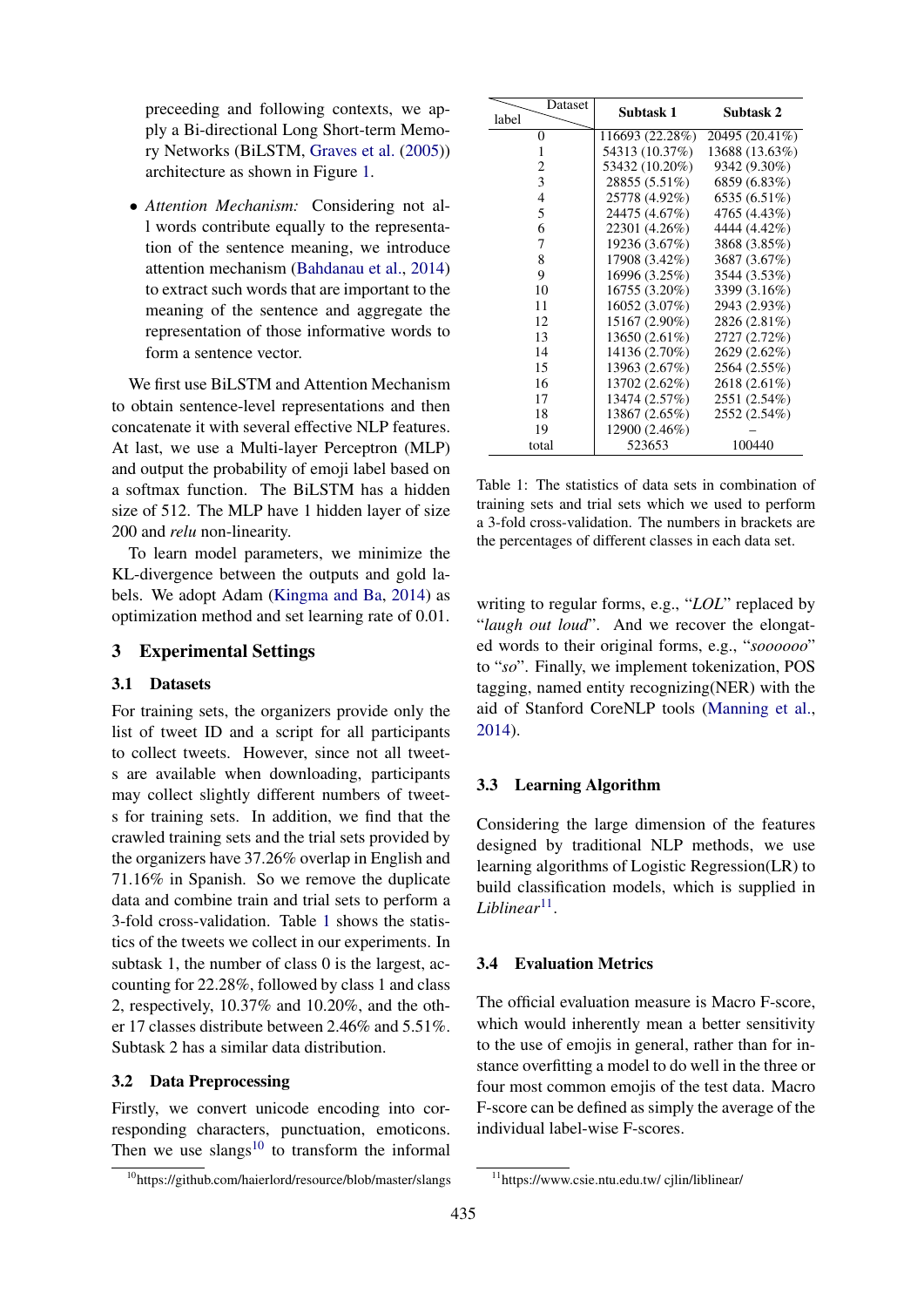#### 4 Experiments on Training Data

### 4.1 Comparison of NLP Features

Table 2 lists the comparison of different contributions made by different features on crossvalidation with Logistic Regression algorithm. From the results in Table 2, we observe the following findings:

(1) The combination of Uigram, Bigram, Correlation Degree, POS and SentiLexi achieves the best performance (i.e., 34.63).

(2) Correlation Degree feature makes more contributes than other features, as it reflects the degree of relevance between tweets and emoji label.

(3) Bigram feature makes contribution and is more effective than unigram feature. The reason may be that bigram feature can capture more contextual information and word orders.

(4) SentiLexi feature also makes contribution, which indicates that SentiLexi features are beneficial not only in traditional sentiment analysis tasks, but also in predicting the emoji in tweet.

| <b>Features</b>      | $\mathbf{F}_{\text{macro}}$ | change  |
|----------------------|-----------------------------|---------|
| <b>Best Features</b> | 34.63                       |         |
| -Correlation Degree  | 30.59                       | $-4.04$ |
| -Bigram              | 33.38                       | $-1.25$ |
| -SentiLexi           | 33.63                       | $-1.00$ |
| -POS                 | 33.91                       | $-0.72$ |
| -Uigram              | 34.22                       | $-0.41$ |

Table 2: Performance of different features on subtask 1. - means to exclude some features.

#### 4.2 Comparison of Deep Learning Modules

Table 3 shows the results of different deep learning models described before. From Table 3, we observe the findings as follows:

(1) We explore the performance of three different deep learning model: Neural Bag-of-Words(NBOW, Iyyer et al. (2015)), Convolutional Neural Network (CNN, Collobert et al. (2011)) and Bi-directional Long Short-term Memory Networks (LSTM, Hochreiter and Schmidhuber (1997)). All models used only pre-trained word embedding to compare. Clearly, BiLSTM outperformed other models in this task, and our deep learning model is based on BiLSTM.

(2) POS embedding makes more contribution than other word-level representations. Since POS embedding can learn emotional tendencies, it is beneficial for tweet emojis prediction.

(3) The last two rows results shows that combine both SentiLexi and Punctuation features with sentence representations to train the deep learning model can make contribution.

| <b>Models</b> | Subtask 1       | Subtask 2 |
|---------------|-----------------|-----------|
| <b>NBOW</b>   | 23.73           | 18.67     |
| <b>CNN</b>    | 23.64           | 18.91     |
| <b>BiLSTM</b> | 25.64           | 19.32     |
| .+Char        | $25.66 (+0.02)$ | 19.56     |
| $+NER$        | $26.57 (+0.91)$ |           |
| $+POS$        | $30.55 (+3.98)$ |           |
| .+Attention   | $30.74 (+0.19)$ |           |
| .+Punctuation | $32.10 (+1.36)$ |           |
| .+SentiLexi   | $32.59 (+0.49)$ |           |

Table 3: Performance of different deep learning models on subtask 1 and subtask 2. .+ means to add current module to the previous model. The numbers in the brackets are the performance increments compared with the previous results.

#### 4.3 Combination and Ensemble

For subtask 1, we also use the trained neural networks described in 4.2 to capture the features of tweets and combine it with traditional NLP features to train a Logistic Regression classifier, named *Combination Model*.

Table 4 shows the results of different methods. We find that combination model improved the performance and the ensemble of 3 methods achieve the best result. It suggests that the traditional NLP methods and the deep learning models are complementary to each other and their combination achieves the best performance.

| <b>Methods</b>                  | $F_{macro}$ |
|---------------------------------|-------------|
| <b>Traditional NLP Features</b> | 34.63       |
| Deep Learning Model             | 32.59       |
| <b>Combination Model</b>        | 35.21       |
| Ensemble Model                  | 35.57       |

Table 4: Performance of different methods on subtask 1.

#### 4.4 System Configuration

Based on above experimental analysis, the two system configurations on test data sets are listed as followings:

(1) subtask 1: Logistic Regression with best NLP feature sets is used as model 1. Deep learn